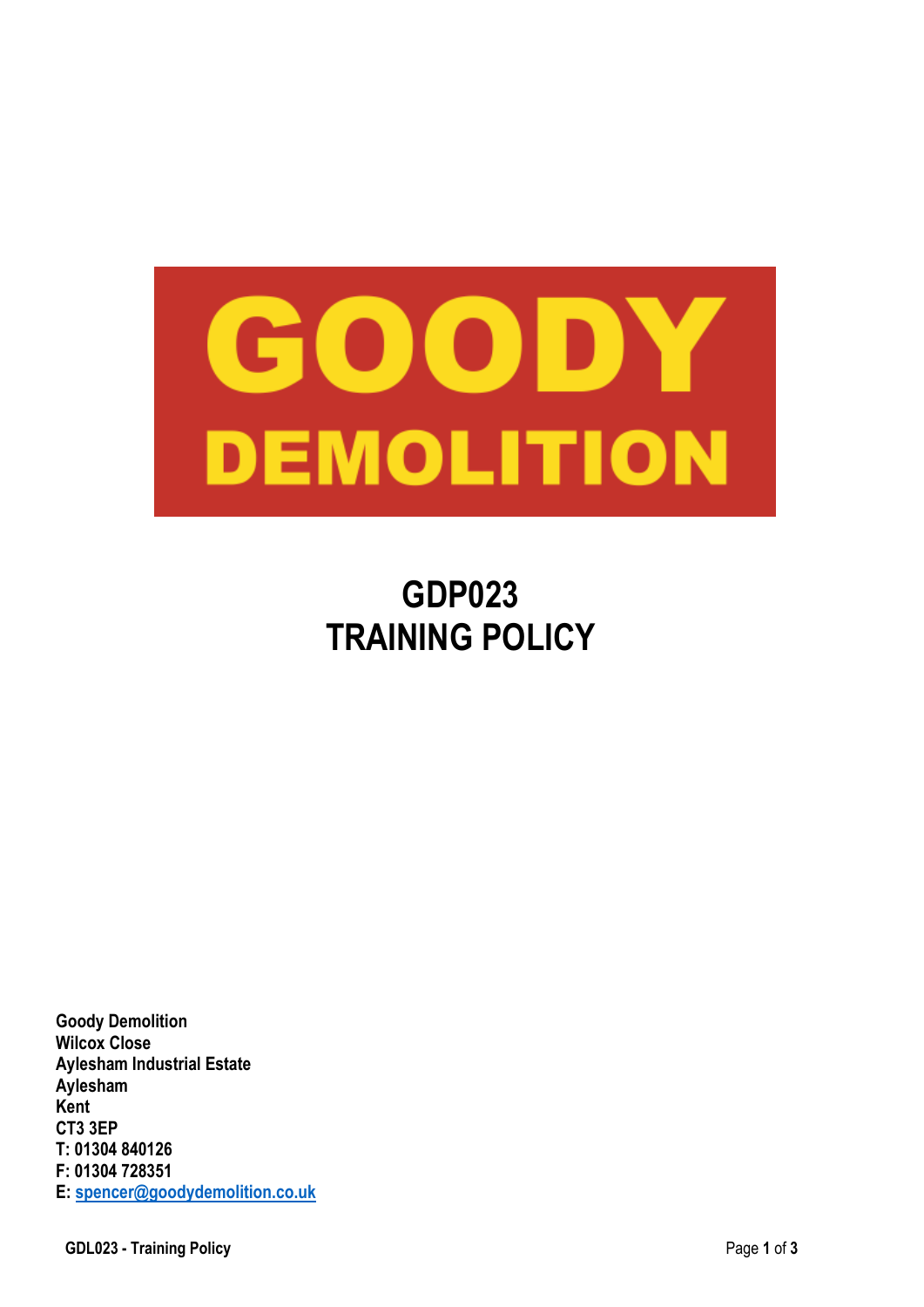# **Reviewed:** 06-07-2020

# **Date of next review:** 05-07-2021

# **Version:** 3

| <b>Issue Number:</b> | Date:                      | <b>Comments:</b>       |
|----------------------|----------------------------|------------------------|
| 001                  | 12 <sup>th</sup> July 2018 | <b>First Issue</b>     |
| 002                  | 21 <sup>st</sup> May 2019  | Addition of Change Log |
|                      |                            |                        |

# **TRAINING POLICY**

Goody Demolition Ltd is fully committed to ensuring that all staff have the relevant knowledge, skills and expertise to perform their work to consistently high standards and to achieve their full potential. We recognise that the training and development of our staff is fundamental to the improvement of our operational performance and the achievement of our strategy and goals.

Goody Demolition Ltd will therefore strive to make training and development an integral part of our operations and to follow a continuous process of appraisal, training and development.

#### **Scope**

This policy applies to all staff of Goody Demolition Ltd irrespective of their employment status, function, grade or location. In accordance with the organisation's Equality and Diversity Policy, all staff are treated equally in the provision of training and development opportunities and are provided with equal access to training and development opportunities relevant to their needs.

#### **Responsibilities**

It is the responsibility of the line manager to:

- identify and consider training and development as an integral part of the business planning process
- ensure that the training and development needs of all staff are assessed and provided for in accordance with this policy;
- agree and identify appropriate and cost effective training and development solutions
- evaluate the efficiency and effectiveness of training and development
- monitor the efficiency and effectiveness of this policy

#### All staff are responsible for:

- identifying their own training and development needs and bringing these to the attention of their line manager
- undertaking training and development activities which will enable them to perform their work efficiently and effectively
- managing their own learning and professional updating

#### **Review and monitoring**

Overall responsibility for the operation of this policy lies with the Management Committee and will be monitored on an annual basis.